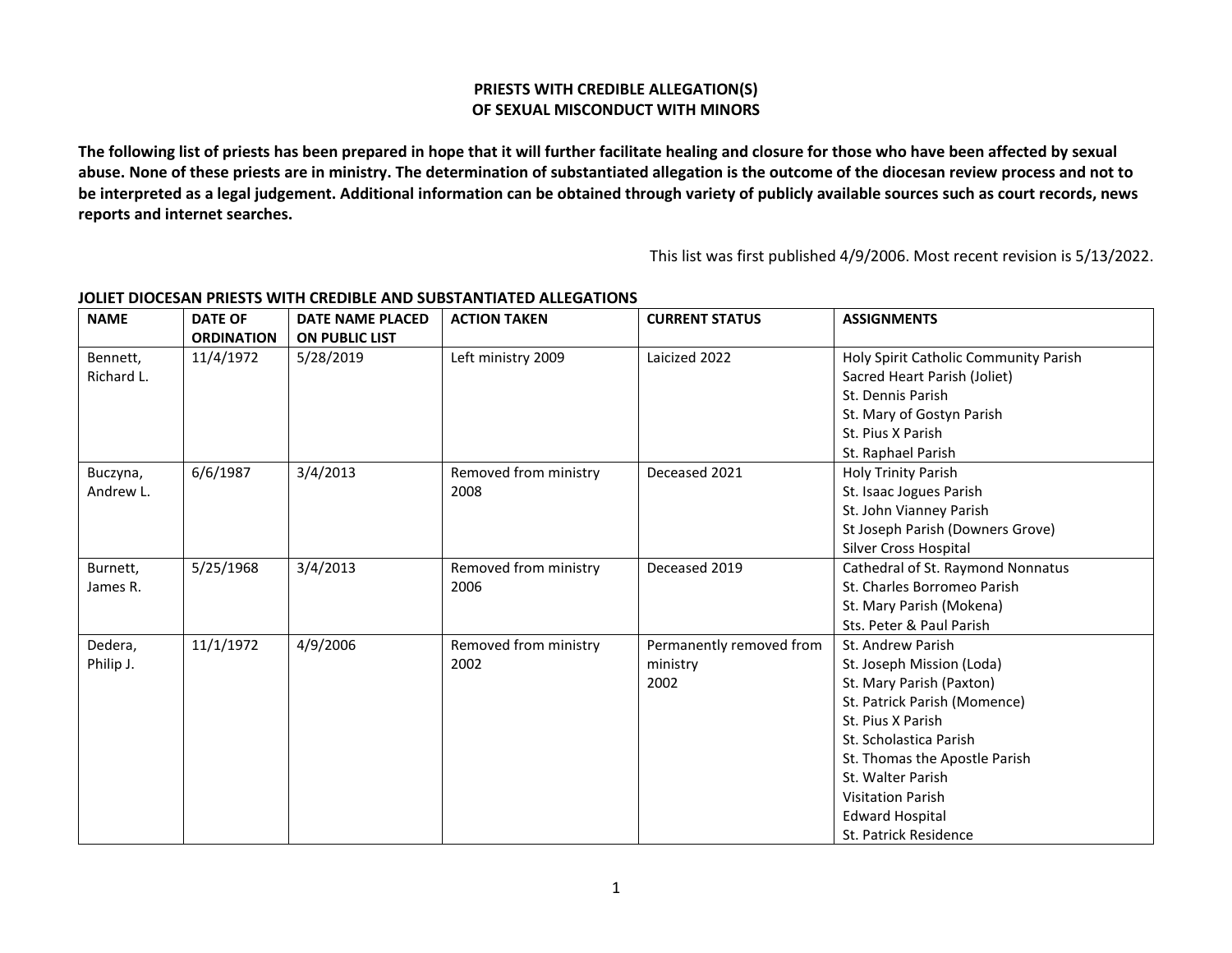| <b>NAME</b>           | <b>DATE OF</b>    | <b>DATE NAME PLACED</b> | <b>ACTION TAKEN</b>   | <b>CURRENT STATUS</b> | <b>ASSIGNMENTS</b>                        |
|-----------------------|-------------------|-------------------------|-----------------------|-----------------------|-------------------------------------------|
|                       | <b>ORDINATION</b> | <b>ON PUBLIC LIST</b>   |                       |                       |                                           |
| Dennerlein,           | 5/31/1969         | 4/9/2006                | Removed from ministry | Deceased 2021         | Notre Dame Parish                         |
| Arno A.               |                   |                         | 2003                  |                       | Sacred Heart Parish (Lombard)             |
|                       |                   |                         |                       |                       | St. Anthony Parish (Frankfort)            |
|                       |                   |                         |                       |                       | St. John the Baptist Parish (Winfield)    |
|                       |                   |                         |                       |                       | St. Patrick Parish (Joliet)               |
|                       |                   |                         |                       |                       | St. Charles Borromeo Seminary             |
| Dochstader,           | 5/31/1975         | 5/28/2019               |                       | Deceased 2003         | St. Anthony Parish (Frankfort)            |
| Richard <sup>eo</sup> |                   |                         |                       |                       | St. Joseph Parish (Bradley)               |
|                       |                   |                         |                       |                       | St. Joseph Parish (Lockport)              |
|                       |                   |                         |                       |                       | St. Margaret Mary Parish (Naperville)     |
|                       |                   |                         |                       |                       | St. Mary Immaculate Parish                |
|                       |                   |                         |                       |                       | St. Petronille Parish                     |
|                       |                   |                         |                       |                       | St. Patrick Residence                     |
| Dugal,                | 5/28/1976         | 3/4/2013                | Removed from ministry | Deceased 2009         | St. Joseph Parish (Lockport)              |
| William J.            |                   |                         | 2002                  |                       | Driscoll High School                      |
|                       |                   |                         |                       |                       | Provena St. Joseph Medical Center         |
|                       |                   |                         |                       |                       | Presence Villa Franciscan                 |
| Fischer,              | 5/8/1954          | 4/9/2006                | Removed from ministry | Deceased 2006         | Holy Ghost Parish                         |
| Lowell E.             |                   |                         | 2002                  |                       | St. John the Apostle Parish (Villa Park)  |
|                       |                   |                         |                       |                       | St. Scholastica Parish                    |
|                       |                   |                         |                       |                       | St. Francis Woods Motherhouse (Frankfort) |
| Flores,               | 6/6/2009          | 11/14/2011              | Removed from ministry | Laicized 2020         | <b>Holy Family Parish</b>                 |
| Alejandro             |                   |                         | 2010                  |                       |                                           |
| Formusa,              | 4/27/1935         | 4/9/2006                | Removed from ministry | Deceased 2006         | Immaculate Conception Parish (Braidwood)  |
| Salvatore V.          |                   |                         | 2002                  |                       | Immaculate Conception Parish (Elmhurst)   |
|                       |                   |                         |                       |                       | St. Anthony Parish (Joliet)               |
|                       |                   |                         |                       |                       | St Anthony Parish (Frankfort)             |
|                       |                   |                         |                       |                       | <b>Holy Trinity Parish</b>                |
|                       |                   |                         |                       |                       | St. John the Baptist Parish (Winfield)    |
|                       |                   |                         |                       |                       | St. Lawrence Parish (South Wilmington)    |
|                       |                   |                         |                       |                       | St. Luke Parish                           |
|                       |                   |                         |                       |                       | St. Mark Parish                           |
|                       |                   |                         |                       |                       | Central DuPage Hospital                   |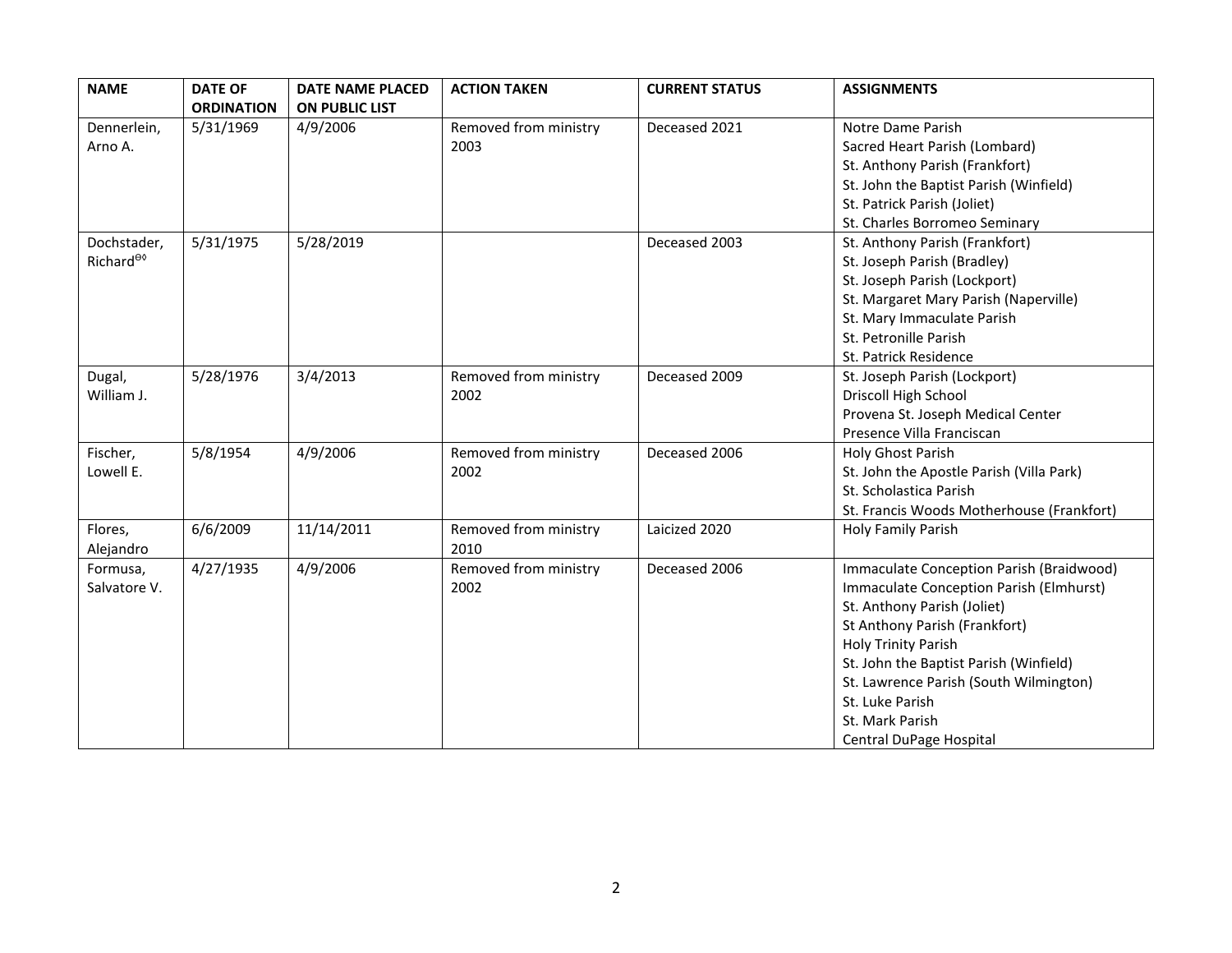| <b>NAME</b>           | <b>DATE OF</b>    | <b>DATE NAME PLACED</b> | <b>ACTION TAKEN</b>        | <b>CURRENT STATUS</b>    | <b>ASSIGNMENTS</b>                           |
|-----------------------|-------------------|-------------------------|----------------------------|--------------------------|----------------------------------------------|
|                       | <b>ORDINATION</b> | <b>ON PUBLIC LIST</b>   |                            |                          |                                              |
| Frederick,            | 5/30/1959         | 4/9/2006                |                            | Deceased 1988            | Notre Dame Parish                            |
| James M. <sup>0</sup> |                   |                         |                            |                          | St. Anthony Parish (Frankfort)               |
|                       |                   |                         |                            |                          | St. Joseph Parish (Manhattan)                |
|                       |                   |                         |                            |                          | St. Liborius Parish                          |
|                       |                   |                         |                            |                          | St. Patrick Parish (Wilton Center)           |
|                       |                   |                         |                            |                          | Diocese of Joliet - Cemeteries Office        |
|                       |                   |                         |                            |                          | Diocese of Joliet - Schools Office           |
|                       |                   |                         |                            |                          | St. Charles Borromeo Seminary                |
|                       |                   |                         |                            |                          | St. Francis Woods Motherhouse                |
| Furdek, John          | 6/2/1984          | 4/9/2006                | Removed from ministry      | Permanently removed from | St. Alexander Parish                         |
| M.                    |                   |                         | 2000                       | ministry                 | Sts. Peter & Paul Parish                     |
|                       |                   |                         |                            | 2000                     | St. Philip the Apostle Parish                |
|                       |                   |                         |                            |                          | Diocese of Joliet - Vocations Office         |
| Gibbney,              | 5/24/1975         | 4/9/2006                | Removed from ministry      | Deceased 2020            | Immaculate Conception Parish (Elmhurst)      |
| Michael L.            |                   |                         | 1992                       |                          | <b>Immaculate Conception Parish (Morris)</b> |
|                       |                   |                         | Dispensed from obligations |                          | Mary Queen of Heaven Parish                  |
|                       |                   |                         | of the clerical state 2011 |                          | St. Francis of Assisi Parish                 |
|                       |                   |                         |                            |                          | St. Charles Borromeo Parish                  |
|                       |                   |                         |                            |                          | St. Liborius Parish                          |
|                       |                   |                         |                            |                          | <b>Visitation Parish</b>                     |
| Gibbs,                | 5/12/1973         | 4/9/2006                | Removed from ministry      | Laicized 2022            | Christ the King Parish                       |
| Lawrence M.           |                   |                         | 1992                       |                          | Divine Savior Parish                         |
|                       |                   |                         |                            |                          | <b>Holy Cross Parish</b>                     |
|                       |                   |                         |                            |                          | St. James the Apostle Parish (Glen Ellyn)    |
|                       |                   |                         |                            |                          | St. Joseph Parish (Lockport)                 |
|                       |                   |                         |                            |                          | St. Joseph Parish (Rockdale)                 |
|                       |                   |                         |                            |                          | St. Mary Immaculate Parish                   |
|                       |                   |                         |                            |                          | Sts. Peter and Paul Parish                   |
|                       |                   |                         |                            |                          | <b>Elmhurst College</b>                      |
|                       |                   |                         |                            |                          | Joliet Junior College                        |
|                       |                   |                         |                            |                          | North Central College                        |
| Howlin,               | 5/27/1961         | 4/9/2006                | Removed from ministry      | Deceased 2015            | Holy Trinity Parish                          |
| Carroll D.            |                   |                         | 2002                       |                          | St. Paul the Apostle Parish (Joliet)         |
|                       |                   |                         |                            |                          | Sts. Peter & Paul Parish                     |
|                       |                   |                         |                            |                          | St. Pius X Parish                            |
|                       |                   |                         |                            |                          | St. Charles Borromeo Seminary                |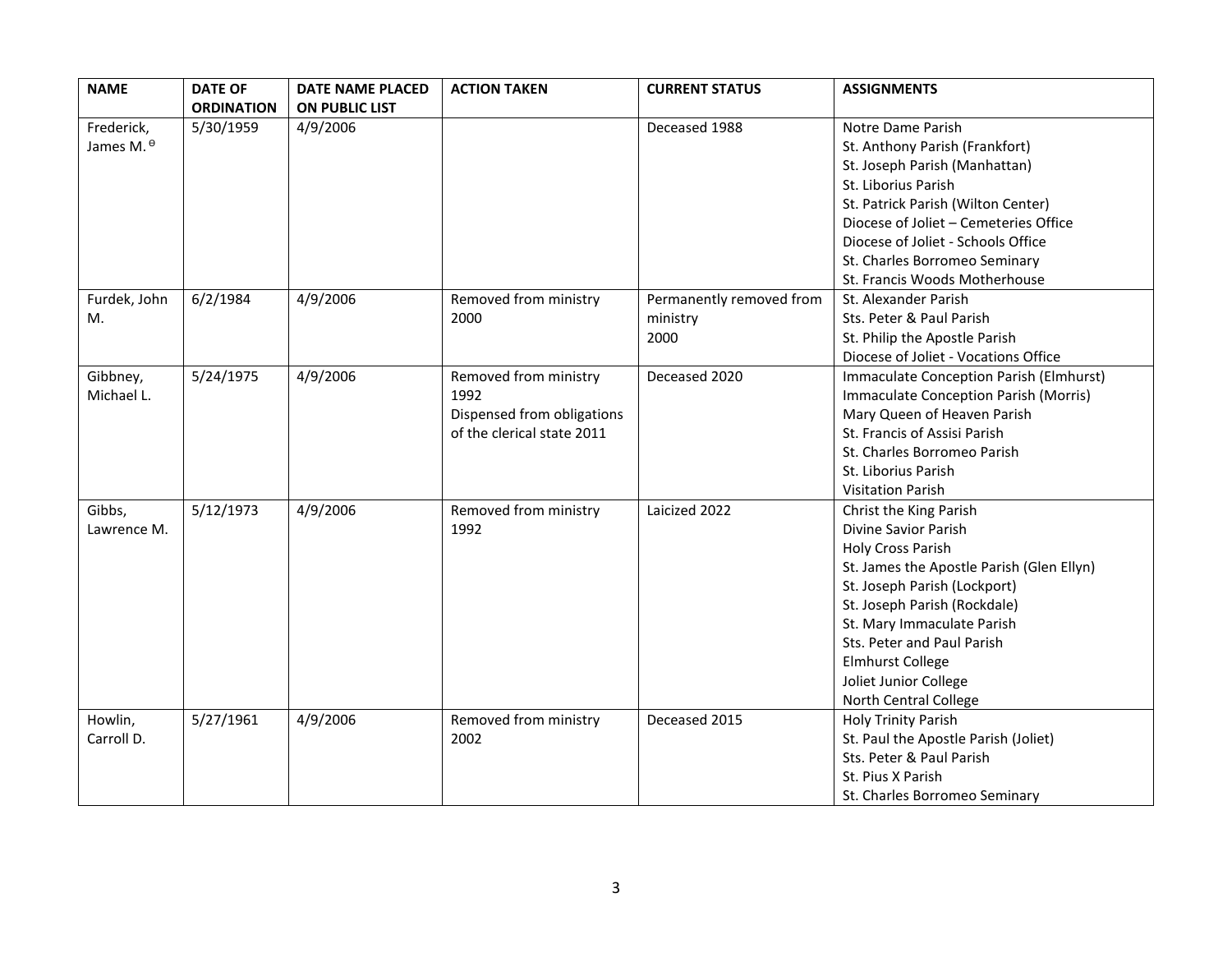| <b>NAME</b>                | <b>DATE OF</b>    | <b>DATE NAME PLACED</b> | <b>ACTION TAKEN</b>                                                                       | <b>CURRENT STATUS</b>                                                        | <b>ASSIGNMENTS</b>                                                                                                                                                                                                                                                                                                  |
|----------------------------|-------------------|-------------------------|-------------------------------------------------------------------------------------------|------------------------------------------------------------------------------|---------------------------------------------------------------------------------------------------------------------------------------------------------------------------------------------------------------------------------------------------------------------------------------------------------------------|
|                            | <b>ORDINATION</b> | <b>ON PUBLIC LIST</b>   |                                                                                           |                                                                              |                                                                                                                                                                                                                                                                                                                     |
| Jendrysik,<br>Mark         | 6/1/1985          | 11/8/2018               | Removed from ministry<br>2018                                                             | Laicized 2021                                                                | Assumption of the Blessed Virgin Mary Parish<br>(Coal City)<br><b>Holy Cross Parish</b><br>St. Alexis Parish<br>St. Andrew Parish<br>St. Dominic Parish<br>St. Elizabeth Seton Parish<br>St. Mary Nativity Parish<br>St. Matthew Parish<br>St. Philip the Apostle Parish<br>St. Raphael Parish<br>St. Walter Parish |
| Lenczycki,<br>Frederick A. | 10/21/1972        | 4/9/2006                | Removed from ministry<br>2002<br>Dispensed from obligations<br>of the clerical state 2016 | Laicized 2016: sentenced in<br>2019 to 10 years<br>incarceration in Missouri | Sts. Peter & Paul Parish<br>St. Isaac Jogues Parish<br>St. Charles Borromeo Seminary                                                                                                                                                                                                                                |
| Malzone,<br>John D.        | 5/30/1955         | 3/4/2013                | Left ministry 1970                                                                        | Deceased 2008                                                                | St. Anthony Parish (Joliet)<br>St. James the Apostle (Irwin)<br>St. Joseph Parish (Rockdale)<br><b>Visitation Parish</b>                                                                                                                                                                                            |
| Meis,<br>Anthony J.        | 8/15/1972         | 4/9/2006                | Removed from ministry<br>2002                                                             | Deceased 2015                                                                | St. Joseph Parish (Bradley)<br>St. Joseph Parish (Cabery)<br>St. Joseph Parish (Lockport)<br>St. Joseph Parish (Manhattan)<br>St. Liborius Parish<br>Sts. Mary & Joseph Parish<br><b>Bishop McNamara High School</b><br>Provena St. Mary Hospital                                                                   |
| Mullins,<br>Lawrence W.    | 10/15/1977        | 4/9/2006                | Removed from ministry<br>1993<br>Dispensed from obligations<br>of the clerical state 2018 | Laicized 2018                                                                | Cathedral of St. Raymond Nonnatus<br>Immaculate Conception Parish (Elmhurst)<br>St Margaret Mary Parish (Naperville)                                                                                                                                                                                                |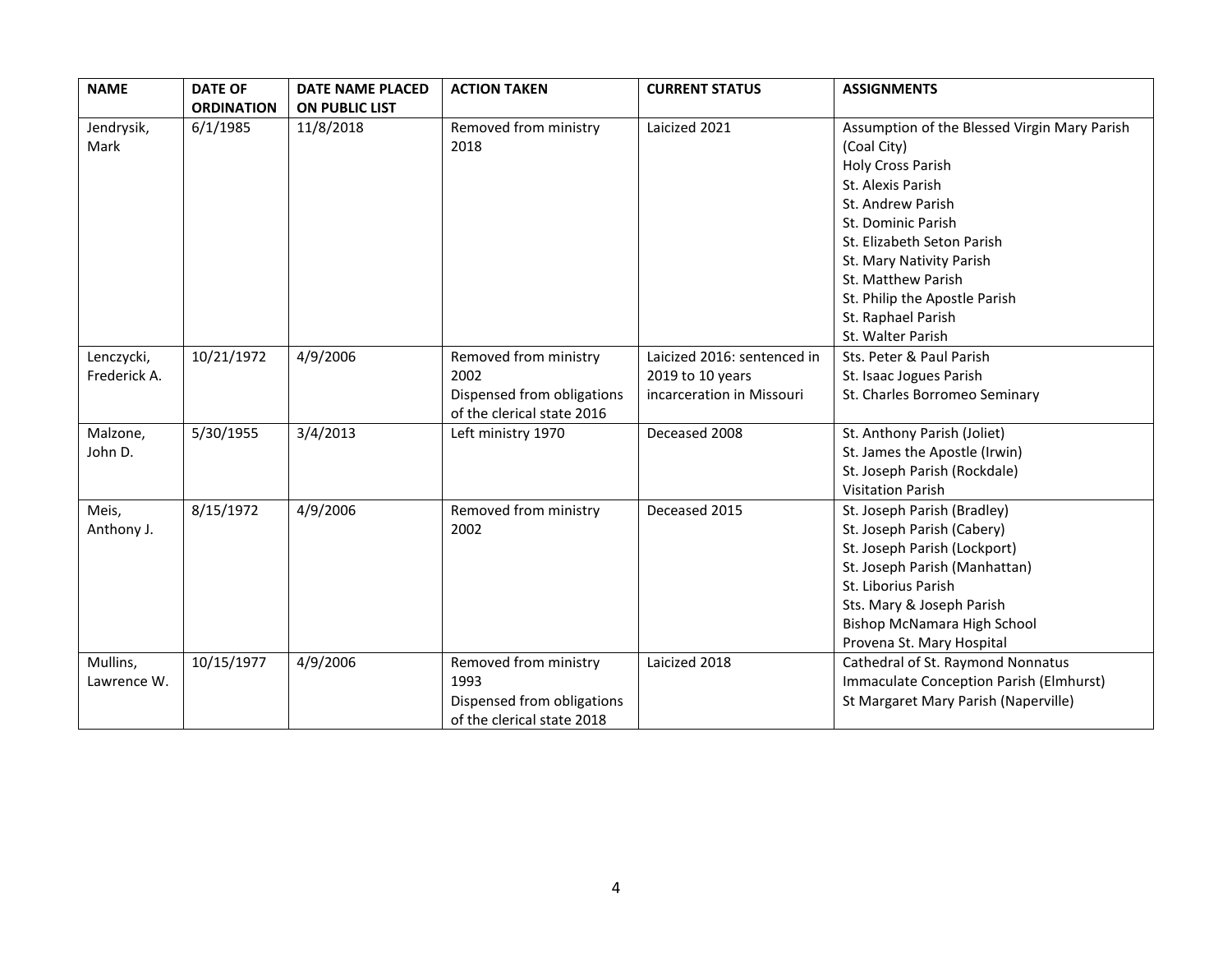| <b>NAME</b>             | <b>DATE OF</b>    | <b>DATE NAME PLACED</b> | <b>ACTION TAKEN</b>   | <b>CURRENT STATUS</b>    | <b>ASSIGNMENTS</b>                           |
|-------------------------|-------------------|-------------------------|-----------------------|--------------------------|----------------------------------------------|
|                         | <b>ORDINATION</b> | <b>ON PUBLIC LIST</b>   |                       |                          |                                              |
| Nowak,                  | 5/27/1967         | 3/4/2013                | Removed from ministry | Deceased 2020            | <b>Holy Trinity Parish</b>                   |
| James A.                |                   |                         | 2012                  |                          | Sacred Heart Parish (Lombard)                |
|                         |                   |                         |                       |                          | St. Andrew the Apostle Parish                |
|                         |                   |                         |                       |                          | St. Anthony Parish (Joliet)                  |
|                         |                   |                         |                       |                          | St. Dominic Parish                           |
|                         |                   |                         |                       |                          | Sts. Peter & Paul Parish                     |
|                         |                   |                         |                       |                          | St. Mary Nativity Parish                     |
|                         |                   |                         |                       |                          | Diocese of Joliet -Tribunal                  |
| O'Connor,               | 5/23/1964         | 4/9/2006                | Removed from ministry | Deceased 2011            | Assumption of the Blessed Virgin Mary Parish |
| Donald G.               |                   |                         | 2002                  |                          | (Coal City)                                  |
|                         |                   |                         |                       |                          | Immaculate Conception Parish (Braidwood)     |
|                         |                   |                         |                       |                          | Sacred Heart Parish (Lombard)                |
|                         |                   |                         |                       |                          | St. Bernard Parish (Joliet)                  |
|                         |                   |                         |                       |                          | St. Rose Parish (Wilmington)                 |
| Pock, Donald            | 6/7/1958          | 4/9/2006                | Removed from ministry | Deceased 2004            | Divine Savior Parish                         |
| P.                      |                   |                         | 2002                  |                          | Immaculate Conception Parish (Morris)        |
|                         |                   |                         |                       |                          | St. Joseph Parish (Joliet)                   |
|                         |                   |                         |                       |                          | St. Joseph Parish (Manteno)                  |
|                         |                   |                         |                       |                          | St. Mary Magdalene Parish                    |
|                         |                   |                         |                       |                          | St. Patrick Parish (Joliet)                  |
|                         |                   |                         |                       |                          | St. Peter the Apostle Parish (Itasca)        |
|                         |                   |                         |                       |                          | Lewis University                             |
| Poff, Edward            | 6/7/1958          | 4/9/2006                | Removed from ministry | Deceased 2020            | Cathedral of St. Raymond Nonnatus            |
| F.                      |                   |                         | 2002                  |                          | Immaculate Conception Parish (Morris)        |
|                         |                   |                         |                       |                          | Sacred Heart Parish (Joliet)                 |
|                         |                   |                         |                       |                          | St. Andrew the Apostle (Romeoville)          |
|                         |                   |                         |                       |                          | St. Bernard Parish (Joliet)                  |
|                         |                   |                         |                       |                          | St. Joseph Parish (Downers Grove)            |
|                         |                   |                         |                       |                          | Provena St. Mary Hospital                    |
| Ross,                   | 11/11/1972        | 4/9/2006                | Removed from ministry | Permanently removed from | Cathedral of St. Raymond Nonnatus            |
| Anthony J. <sup>D</sup> |                   |                         | 2002                  | ministry                 | Sacred Heart Parish (Lombard)                |
|                         |                   |                         |                       | 2002                     | St. Charles Borromeo Parish                  |
|                         |                   |                         |                       |                          | St. Isidore Parish                           |
|                         |                   |                         |                       |                          | St. John the Baptist Parish (Winfield)       |
|                         |                   |                         |                       |                          | St. Peter the Apostle Parish (Itasca)        |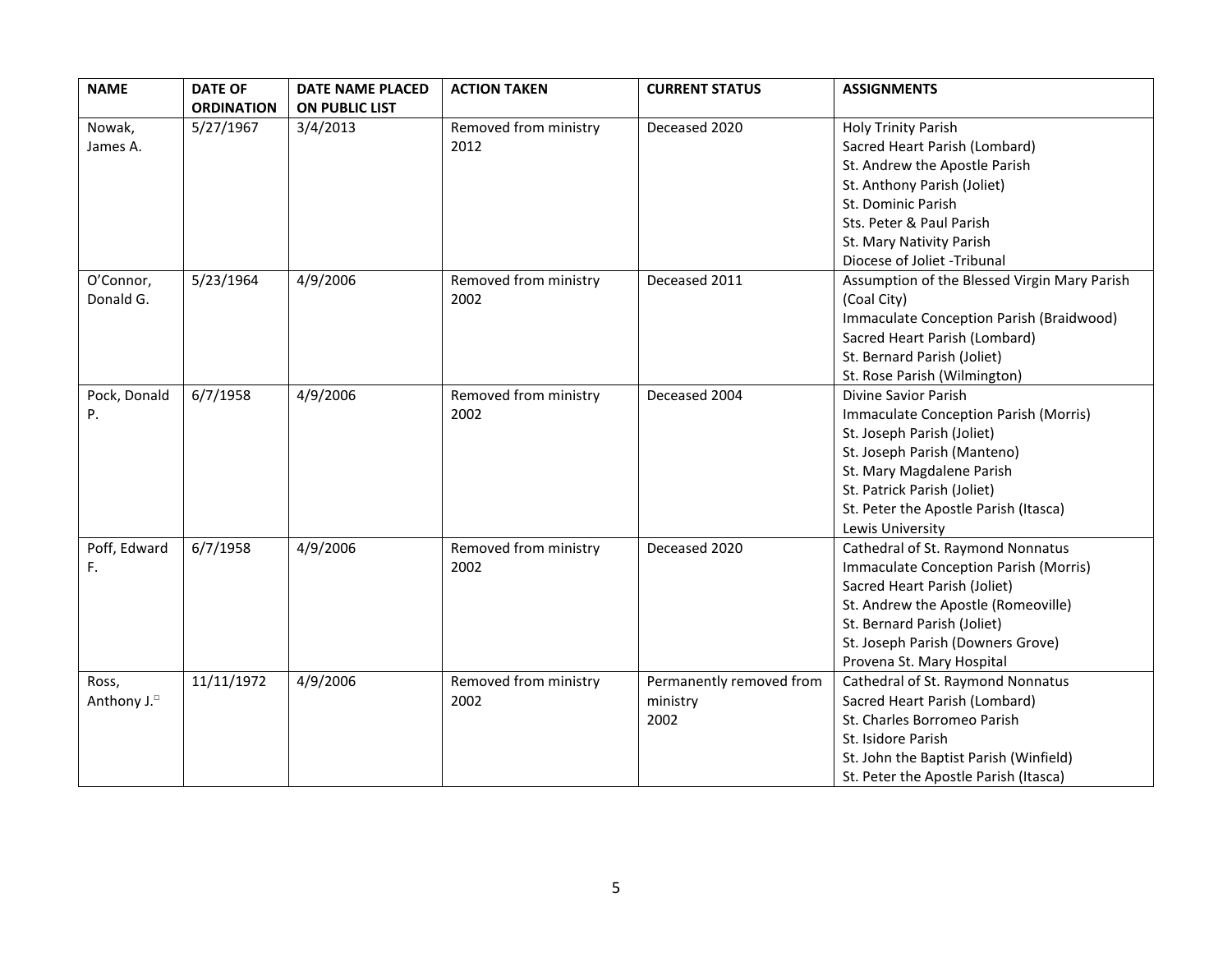| <b>NAME</b>            | <b>DATE OF</b>    | <b>DATE NAME PLACED</b> | <b>ACTION TAKEN</b>   | <b>CURRENT STATUS</b> | <b>ASSIGNMENTS</b>                    |
|------------------------|-------------------|-------------------------|-----------------------|-----------------------|---------------------------------------|
|                        | <b>ORDINATION</b> | ON PUBLIC LIST          |                       |                       |                                       |
| Ruffalo,               | 5/30/1959         | 4/9/2006                |                       | Deceased 1997         | Cathedral of St. Raymond Nonnatus     |
| Richard M. $^{\Theta}$ |                   |                         |                       |                       | Holy Cross Parish                     |
|                        |                   |                         |                       |                       | St. Joseph Parish (Rockdale)          |
|                        |                   |                         |                       |                       | St. Mary Parish (Park Forest)         |
|                        |                   |                         |                       |                       | St. Peter the Apostle Parish (Itasca) |
|                        |                   |                         |                       |                       | St. Rose of Lima Parish (Kankakee)    |
|                        |                   |                         |                       |                       | Diocese of Joliet - Tribunal          |
| Ryan, Dan L."          | 1956              | 12/12/2019              | Removed from ministry | Deceased 2015         | St. Joseph Parish (Rockdale)          |
|                        |                   |                         | 2002                  |                       | St. Mary Nativity Parish              |
|                        |                   |                         |                       |                       | St. Michael Parish                    |
|                        |                   |                         |                       |                       | St. Paul the Apostle Parish           |
|                        |                   |                         |                       |                       | St. Thaddeus Parish                   |
|                        |                   |                         |                       |                       | Diocese of Joliet - Chancery          |
| Ryan, Francis          | 5/25/1968         | 3/4/2013                | Removed from ministry | Deceased 2016         | St. Anne Parish (Crest Hill)          |
| Lee                    |                   |                         | 2010                  |                       | St. Edmund Parish                     |
|                        |                   |                         |                       |                       | St. Joseph Parish (Addison)           |
|                        |                   |                         |                       |                       | St. Joseph Mission (Crescent City)    |
|                        |                   |                         |                       |                       | St. Joseph Parish (Rockdale)          |
|                        |                   |                         |                       |                       | St. Francis of Assisi Parish          |
|                        |                   |                         |                       |                       | St. Liborius Parish                   |
|                        |                   |                         |                       |                       | Diocese of Joliet - Vocations Office  |
|                        |                   |                         |                       |                       | Providence Catholic High School       |
|                        |                   |                         |                       |                       | St. Charles Borromeo Center           |
| Simonelli,             | 6/2/1990          | 6/4/2015                | Removed from ministry | Laicized 2020         | St. Andrew the Apostle Parish         |
| Gerald J.              |                   |                         | 2010                  |                       | St. Dominic Parish                    |
|                        |                   |                         |                       |                       | St. Isidore Parish                    |
|                        |                   |                         |                       |                       | St. Joseph Parish (Addison)           |
|                        |                   |                         |                       |                       | St. Mary Parish (West Chicago)        |
|                        |                   |                         |                       |                       | St. Petronille Parish                 |
| Slade, Henry           | 5/31/1969         | 4/9/2006                | Removed from ministry | Deceased 2016         | St. Isidore Parish                    |
| J.                     |                   |                         | 1990                  |                       | St. Matthew Parish                    |
| (birthname             |                   |                         |                       |                       | St. Pius X Parish                     |
| Slaboszewski)          |                   |                         |                       |                       | St. Charles Borromeo Seminary         |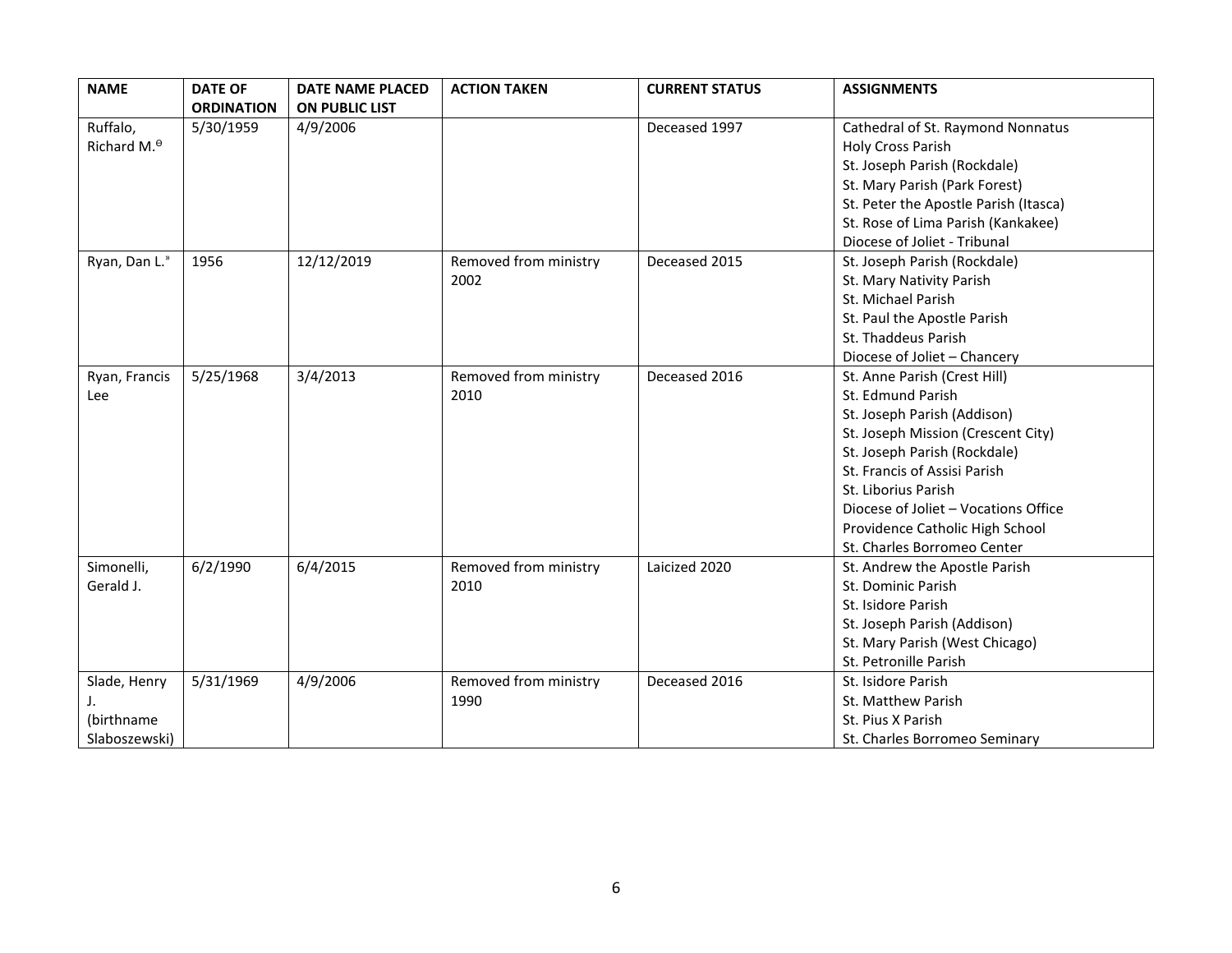| <b>NAME</b>         | <b>DATE OF</b>    | <b>DATE NAME PLACED</b> | <b>ACTION TAKEN</b>   | <b>CURRENT STATUS</b> | <b>ASSIGNMENTS</b>                      |
|---------------------|-------------------|-------------------------|-----------------------|-----------------------|-----------------------------------------|
|                     | <b>ORDINATION</b> | <b>ON PUBLIC LIST</b>   |                       |                       |                                         |
| Slown, John         | 5/30/1959         | 4/9/2006                | Removed from ministry | Deceased 2022         | Christ the King Parish                  |
| C.                  |                   |                         | 1986                  |                       | Divine Savior Parish                    |
|                     |                   |                         |                       |                       | St. Irene Parish                        |
|                     |                   |                         |                       |                       | St. John the Baptist Parish (Winfield)  |
|                     |                   |                         |                       |                       | St. Joseph Parish (Bradley)             |
|                     |                   |                         |                       |                       | St. Mark Parish                         |
|                     |                   |                         |                       |                       | St. Mary Magdalene Parish               |
|                     |                   |                         |                       |                       | St. Margaret Mary Parish (Hersher)      |
|                     |                   |                         |                       |                       | St. Michael Parish                      |
|                     |                   |                         |                       |                       | St. Scholastica Parish                  |
| Stefanich,          | 5/25/1965         | 4/9/2006                | Removed from ministry | Deceased 2016         | Christ the King Parish                  |
| Edward A.           |                   |                         | 1987                  |                       | St. Joseph Parish (Addison)             |
|                     |                   |                         |                       |                       | St. Scholastica Parish                  |
|                     |                   |                         |                       |                       | <b>Visitation Parish</b>                |
| Van Duren,          | 5/31/1952         | 6/18/2008               |                       | Deceased 1997         | Immaculate Conception Parish (Elmhurst) |
| Charles $^{\theta}$ |                   |                         |                       |                       | St. Irene Parish                        |
|                     |                   |                         |                       |                       | St. Joseph Parish (Joliet)              |
|                     |                   |                         |                       |                       | St. Mary Parish (West Chicago)          |
|                     |                   |                         |                       |                       | St. Mary Immaculate Parish              |
| White, Myles        | 5/28/1968         | 4/9/2006                | Removed from ministry | Deceased 2012         | Sacred Heart Parish (Lombard)           |
| Ρ.                  |                   |                         | 1992                  |                       | Notre Dame Parish                       |
|                     |                   |                         |                       |                       | St. Boniface Parish                     |
|                     |                   |                         |                       |                       | St. Isaac Jogues Parish                 |
|                     |                   |                         |                       |                       | St. Martin de Tours Parish              |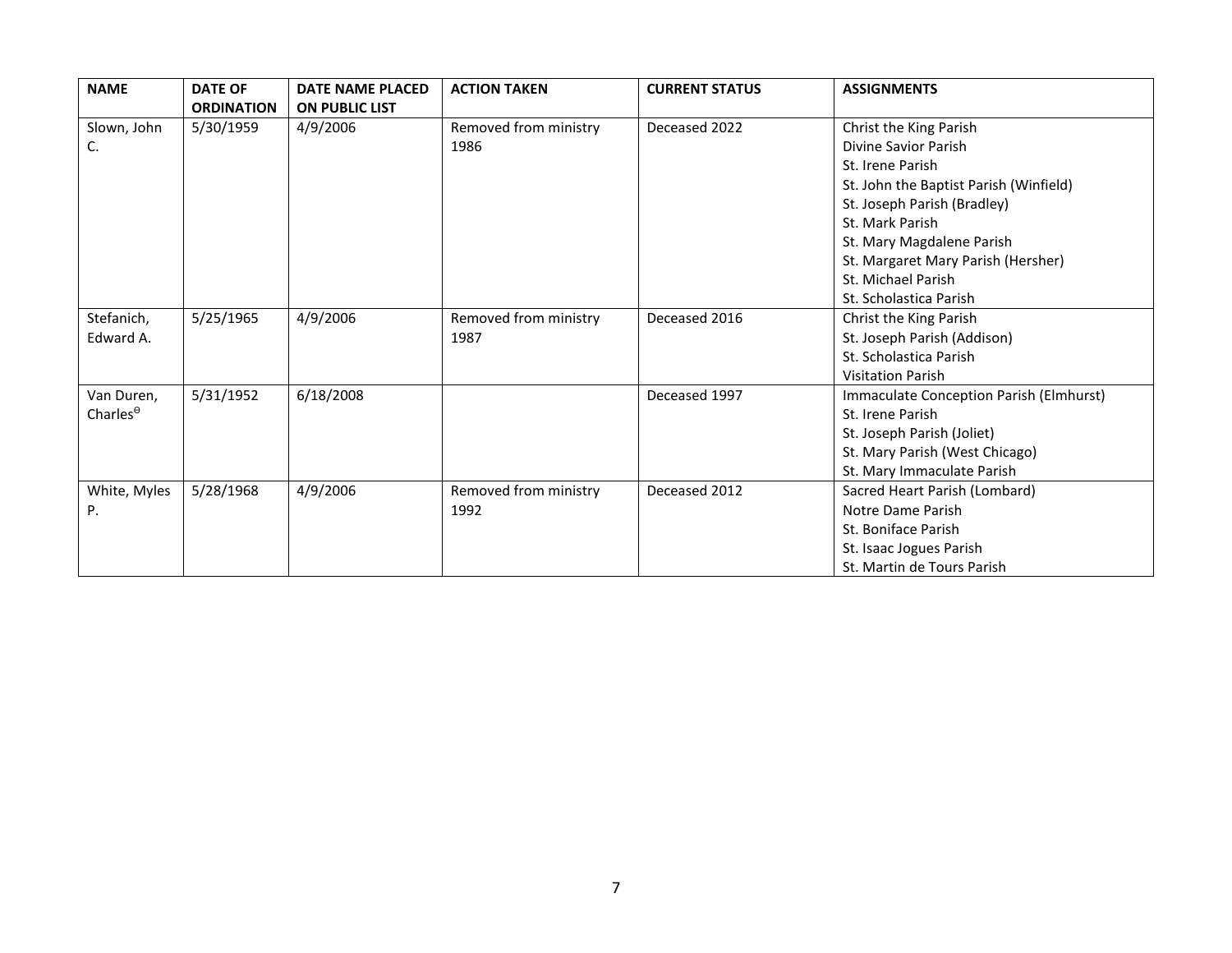## **JOLIET DIOCESAN PRIESTS WITH CREDIBLE ALLEGATIONS BUT UNRESOLVED**

| <b>NAME</b>     | <b>DATE OF</b>    | <b>DATE NAME PLACED</b> | <b>ACTION TAKEN</b>   | <b>CURRENT STATUS</b>      | <b>ASSIGNMENTS</b>                     |
|-----------------|-------------------|-------------------------|-----------------------|----------------------------|----------------------------------------|
|                 | <b>ORDINATION</b> | <b>ON PUBLIC LIST</b>   |                       |                            |                                        |
| Dinan, Paul     | 6/6/1937          | 3/4/2013                |                       | Deceased 1996              | St. Joseph Mission (Loda)              |
| $F^{\theta}$    |                   |                         |                       |                            | St. Mary Parish (Paxton)               |
|                 |                   |                         |                       |                            | St. Peter the Apostle Parish (Itasca)  |
|                 |                   |                         |                       |                            | St. Teresa Parish                      |
| Storm, James    | 5/22/1952         | 3/4/2013                |                       | Deceased 1974              | St. Ambrose Parish                     |
| 0. <sup>θ</sup> |                   |                         |                       |                            | St. Anthony Parish (Joliet)            |
|                 |                   |                         |                       |                            | St. James the Apostle Parish (Irwin)   |
|                 |                   |                         |                       |                            | St. Joseph Parish (Manhattan)          |
|                 |                   |                         |                       |                            | St. Joseph Parish (Manteno)            |
|                 |                   |                         |                       |                            | St. Joseph Parish (Rockdale)           |
|                 |                   |                         |                       |                            | Sts. Peter and Paul Parish             |
|                 |                   |                         |                       |                            | St. Pius X Parish                      |
|                 |                   |                         |                       |                            | St. Teresa Parish                      |
| Walsh, Oliver   | 5/28/1960         | 3/4/2013                |                       | Deceased 1975              | Immaculate Conception Parish (Roberts) |
| T. <sup>θ</sup> |                   |                         |                       |                            | Mary Queen of Heaven Parish            |
|                 |                   |                         |                       |                            | St. Isaac Jogues Parish                |
|                 |                   |                         |                       |                            | St. Joseph Parish (Bradley)            |
|                 |                   |                         |                       |                            | St. Peter Parish (Piper City)          |
|                 |                   |                         |                       |                            | St. Teresa Parish                      |
| Virtue,         | 11/29/1975        | 3/4/2013                | Removed from ministry | No authorization to        | Sacred Heart Parish (Joliet)           |
| William D.^     |                   |                         | 2006                  | function in the Diocese of | St. Dominic Parish                     |
|                 |                   |                         |                       | Joliet (no faculties)      | St. Mary Parish (Mokena)               |
|                 |                   |                         |                       |                            | St. Mary Magdalene Parish              |
|                 |                   |                         |                       |                            | St. Mary Nativity Parish               |

 $\theta$  Credible allegation received after death.

◊ Ordained in London, Ontario, Canada and member of The Missionaries of St. Charles – Scalabrinians; thereafter incardinated in the Diocese of Joliet in 1987.

□ Ordained in the Diocese of Joliet; thereafter incardinated in the Diocese of Santa Rosa, CA in 1997; thereafter removed from ministry by the Diocese of Santa Rosa in 2002.

» Ordained in the Diocese of Joliet; thereafter ordained Auxiliary Bishop 9/30/1981; thereafter installed Bishop of Diocese of Springfield 1/18/1984.

^ Ordained in the Diocese of Joliet; thereafter incardinated in the Diocese of Peoria in 1988; thereafter removed from ministry by the Diocese of Peoria in 2006. The Congregation For The Doctrine Of The Faith has been unable to reach the same moral certitude arrived at by the Ordinary of the Diocese where the allegation(s) were presented.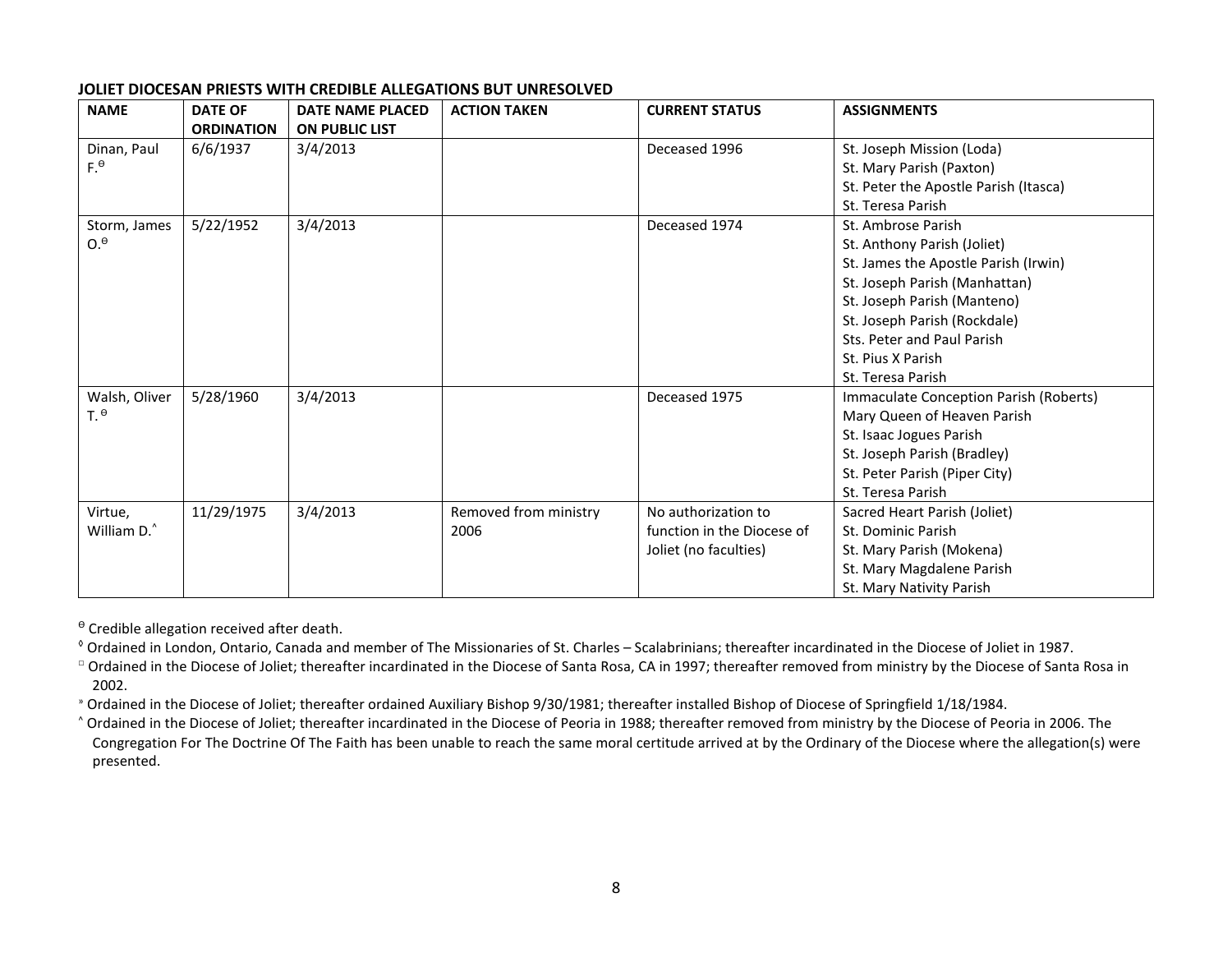## **RELIGIOUS ORDER PRIESTS OR EXTERN PRIESTS, WHO WERE ASSIGNED AND/OR RESIDED WITHIN THE GEOGRAPHICAL BOUNDARIES OF THE DIOCESE OF JOLIET, AGAINST WHOM A SUBSTANTIATED ALLEGATION OF SEXUAL ABUSE OF A MINOR HAS BEEN REPORTED**

| <b>PRIEST-</b><br><b>RELIGIOUS</b><br><b>ORDER OR</b><br><b>DIOCESE</b> | <b>DATE OF</b><br><b>ORDINATION</b> | DATE NAME PLACED ON<br><b>PUBLIC LIST</b> | <b>ACTIONS TAKEN</b>                                                                                                                                                                                                                                   | <b>CURRENT STATUS</b>                                | <b>DIOCESE OF JOLIET ASSIGNMENTS</b>                                                                                 |
|-------------------------------------------------------------------------|-------------------------------------|-------------------------------------------|--------------------------------------------------------------------------------------------------------------------------------------------------------------------------------------------------------------------------------------------------------|------------------------------------------------------|----------------------------------------------------------------------------------------------------------------------|
| Beatty, C.S.V.,<br>John                                                 | 1950                                | 2/9/2021                                  | Cleric died before first allegation<br>was received. Placed on Diocese<br>of San Diego's list of clerics with<br>credible allegations of child<br>sexual abuse in 2007.                                                                                | Deceased 1997                                        | St. Patrick Central High School<br>(Kankakee)<br>1961-1962                                                           |
| Berthiaume, Gary<br>D. - Diocese of<br>Cleveland                        | 1968                                | 12/13/2019                                | Removed from ministry by<br>Diocese of Cleveland in 2002;<br>name appears on Dioceses of<br>Cleveland and Detroit's lists of<br>credibly accused clerics.                                                                                              | Laicized 2007                                        | Cenacle Retreat House (Warrenville)<br>1988-1990<br>Chaplain at Good Samaritan Hospital<br>(Downers Grove) 1990-2002 |
| Boley, O.Carm.,<br>Robert                                               | 1975                                | 1/20/2021                                 | Removed from public ministry;<br>safety plan 10/6/2006                                                                                                                                                                                                 | Removed from<br>public ministry; on a<br>safety plan | Our Lady of Mt. Carmel Parish (Darien)<br>2002-2006<br>Joliet Catholic High School (Joliet)<br>1970-1971             |
| Graham, William<br>$C -$<br>Diocese of<br>Duluth                        | 1976                                | 12/13/2019                                | Removed from ministry by<br>Diocese of Duluth in May 2016;<br>name appears on Diocese of<br>Duluth list of credibly accused<br>clerics.                                                                                                                | Permanently<br>removed from<br>ministry<br>2016      | Visiting Professor at Lewis University<br>(Romeoville)<br>2000-2005                                                  |
| Jablonski, M.S.C.,<br>Joseph                                            | 1976                                | 2/17/2021                                 | Diocese of Joliet removed<br>faculties to minister in this<br>diocese in 3/2019. Name<br>appears on Missionaries of the<br>Sacred Heart USA Province,<br>Diocese of San Bernardino, and<br>Diocese of Rockford's lists of<br>credibly accused clerics. | No faculties to<br>minister in this<br>diocese       | Faculties to minister as a supply priest<br>from 8/2011 - 3/2019                                                     |
| Janssen, James<br>$M -$<br>Diocese of<br>Davenport                      | 1948                                | 12/13/2019                                | Removed from ministry by<br>Diocese of Davenport for sexual<br>abuse that occurred while<br>residing in the Diocese of Joliet;<br>name appears on Diocese of<br>Davenport list of credibly<br>accused clerics.                                         | Laicized 2004;<br>Deceased 2015                      | In residence at St. Isaac Jogues<br>(Hinsdale) 1958 while a student at<br>Loyola University (Chicago)                |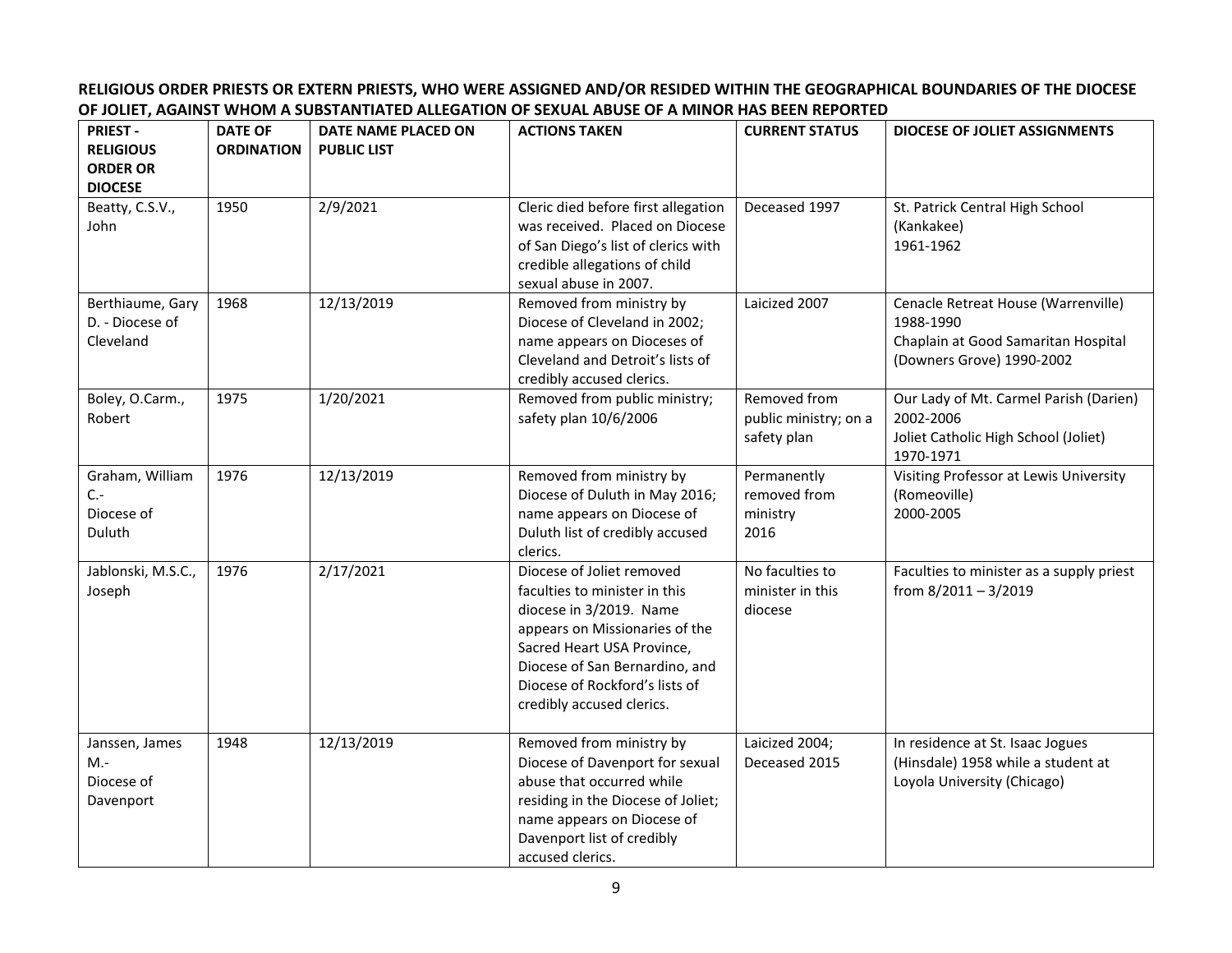| <b>PRIEST-</b><br><b>RELIGIOUS</b><br><b>ORDER OR</b><br><b>DIOCESE</b> | <b>DATE OF</b><br><b>ORDINATION</b> | DATE NAME PLACED ON<br><b>PUBLIC LIST</b> | <b>ACTIONS TAKEN</b>                                                                                                                                                                                                                            | <b>CURRENT STATUS</b>                                                                 | <b>DIOCESE OF JOLIET ASSIGNMENTS</b>                                                                                                   |
|-------------------------------------------------------------------------|-------------------------------------|-------------------------------------------|-------------------------------------------------------------------------------------------------------------------------------------------------------------------------------------------------------------------------------------------------|---------------------------------------------------------------------------------------|----------------------------------------------------------------------------------------------------------------------------------------|
| Knoernschild,<br>O.Carm., John<br>(Gregory)                             | 1970                                | 1/20/2021                                 | None known                                                                                                                                                                                                                                      | Deceased 2010                                                                         | Joliet Catholic High School (Joliet)<br>1970-1974                                                                                      |
| Mateo, Leonardo<br>G.-Diocese of<br>Tagbilaran,<br>Philippines          | 1956                                | 04/09/2006                                | Removed from ministry by<br>Diocese of Tagbilaran,<br>Philippines in 1991 for abuse of<br>a minor while serving in the<br>Diocese of Joliet; name appears<br>on Dioceses of Los Angeles and<br>Richmond's lists of credibly<br>accused clerics. | Deceased 2004                                                                         | <b>Immaculate Conception Parish</b><br>(Elmhurst) 1977-1982<br>St. Petronille Parish 1982-1984<br>Elmhurst College 1977-1982           |
| McBrien,<br>O.Carm., Kevin<br>(Dennis Kevin)                            | 1970                                | 2/9/2021                                  | Removed from Public Ministry -<br>Safety Plan 2011                                                                                                                                                                                              | Removed from<br>Public Ministry -<br>Safety Plan 2011                                 | Joliet Catholic High School<br>1973-1981<br>St. Matthew Parish (Glendale Heights)<br>2008-2010                                         |
| Pusateri, Samuel<br>D. OSB -<br>Order of St.<br>Benedict                | 1979                                | 12/13/2019                                | Removed from ministry by<br>Religious Order in 1991 for<br>sexual abuse of a minor in the<br>Diocese of Peoria; name appears<br>on Diocese of Peoria list of<br>credibly accused clerics.                                                       | Permanently<br>removed from<br>ministry<br>1991                                       | Chaplain at Wheaton Franciscan<br>Motherhouse<br>1995-2004                                                                             |
| Rapp, James F.,<br>OSFS -<br>Oblates of St.<br>Francis de Sales         | 1959                                | 12/13/2019                                | Removed from ministry by<br>Religious Order in 2009. Charged<br>with sexual abuse of minors in<br>UT, OK and MI; name appears on<br>Dioceses of Lansing and<br>Oklahoma City and Salt Lake<br>City's lists of credibly accused<br>clerics.      | Laicized 2009;<br>sentenced in 2016<br>to 20-40 years<br>incarceration in<br>Michigan | St. Raphael Parish (Naperville) 1987-<br>1990                                                                                          |
| Rogge, O.Carm.,<br>Louis (Meinrad)                                      | 1954                                | 2/9/2021                                  | Removed from Public Ministry -<br>Safety Plan 2002                                                                                                                                                                                              | Deceased 2007                                                                         | Joliet Catholic High School<br>1957-1962 & 1970-1971<br>St. Simon Stock Priory (Darien) 1992<br>St. Elias Priory (Joliet)<br>1994-2002 |
| Sprouffske,<br>O.Carm., Michael<br>(Matthew)                            | 1954                                | 2/9/2021                                  | Removed from Public Ministry -<br>Safety Plan 4/2002                                                                                                                                                                                            | Deceased 2005                                                                         | Carmelite Carefree Village (Darien)<br>2002                                                                                            |